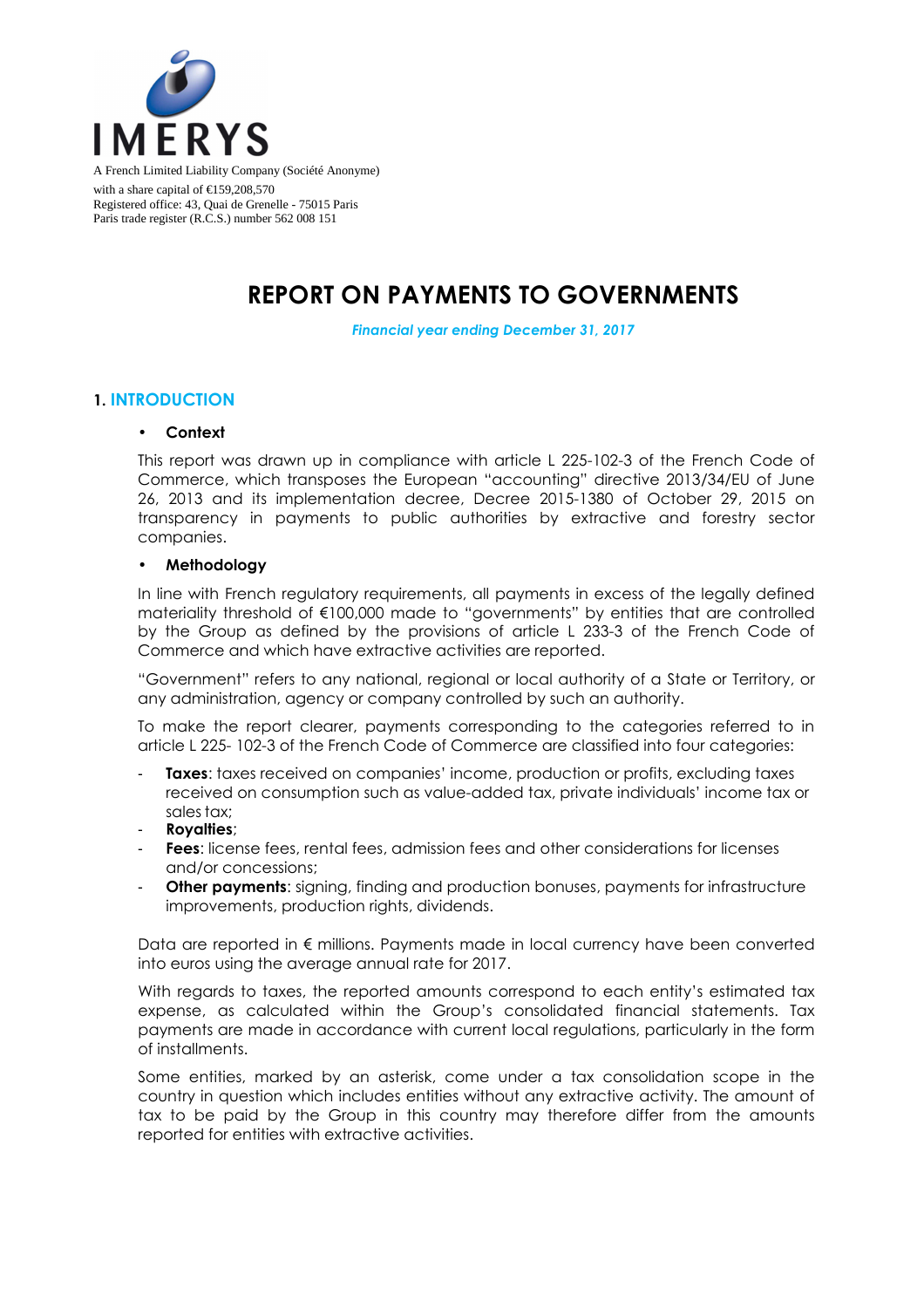## **2. THE REPORT**

| Country/Entity                                 | <b>Taxes</b> | <b>Royalties</b> | <b>Fees</b> | Other<br>payments |
|------------------------------------------------|--------------|------------------|-------------|-------------------|
| Australia                                      | 1,1          |                  |             |                   |
| Imerys Talc Australia Pty Ltd                  | 0,9          |                  |             |                   |
| Imerys Minerals Australia*                     | 0,2          |                  |             |                   |
|                                                |              |                  |             |                   |
| Austria                                        | 4,4          |                  |             |                   |
| Imerys Talc Austria GmBH                       | 4,4          |                  |             |                   |
| <b>Brazil</b>                                  | 9,8          |                  |             |                   |
| Imerys do Brasil Comercio de Extracao de       | 0,3          |                  |             |                   |
| Minerios Ltda                                  |              |                  |             |                   |
| Imerys Rio Capim Caulim                        | 8,3          |                  |             |                   |
| Para Pigmentos SA                              | 1,2          |                  |             |                   |
|                                                |              |                  |             |                   |
| <b>Bulgaria</b><br>Imerys Minerals Bulgaria AD | 0,4<br>0,4   | 0,2<br>0,2       |             |                   |
|                                                |              |                  |             |                   |
| Canada                                         | 9,6          |                  |             |                   |
| Imerys Mica Suzorite Inc.                      | 1,9          |                  |             |                   |
| Imerys Talc Canada Inc. (Quebec)               | 5,3          |                  |             |                   |
| Imerys Graphite and Carbon Inc.                | 2,4          |                  |             |                   |
|                                                |              |                  |             |                   |
| Chile                                          | 0,7          |                  |             |                   |
| Imerys Minerales Chile SPA                     | 0,7          |                  |             |                   |
| <b>Denmark</b>                                 | 0,6          |                  |             |                   |
| Imerys Industrial Minerals Denmark A/S         | 0,6          |                  |             |                   |
|                                                |              |                  |             |                   |
| <b>France</b><br>Imerys Ceramics France *      | 55,3<br>2,7  | 0,2              |             |                   |
| Imerys Filtration France*                      |              |                  |             |                   |
| Imerys Mineraux France*                        | 1,3<br>0,4   |                  |             |                   |
| Imerys Refractory Minerals Clerac*             | 0,7          |                  |             |                   |
| Imerys Refractory Minerals Glomel*             | 0,9          |                  |             |                   |
| Imerys Talc Luzenac France*                    | 9,2          |                  |             |                   |
| Imerys TC*                                     | 39,0         |                  |             |                   |
| La Française des Tuiles et Briques             | 0,1          |                  |             |                   |
| Société Exploitation de Gournay                | 1,0          | 0,2              |             |                   |
|                                                |              |                  |             |                   |
| Germany                                        | 1,4          | 0,1              |             | 0,6               |
| Imerys Tableware Deutschland                   | 1,0          | 0,1              |             | 0,6               |
| Imerys Metalcasting Germany GmBH*              | 0,4          |                  |             |                   |
|                                                |              |                  |             |                   |
| Greece<br>Elmin - Elmin Bauxites               | 8,6          | 1,5<br>1,5       |             | 0,1               |
| Imerys Industrial Minerals Greece S.A          | 8,5          |                  |             | 0,1               |
| Industrial Minerals of Greece                  | 0,1          |                  |             |                   |
|                                                |              |                  |             |                   |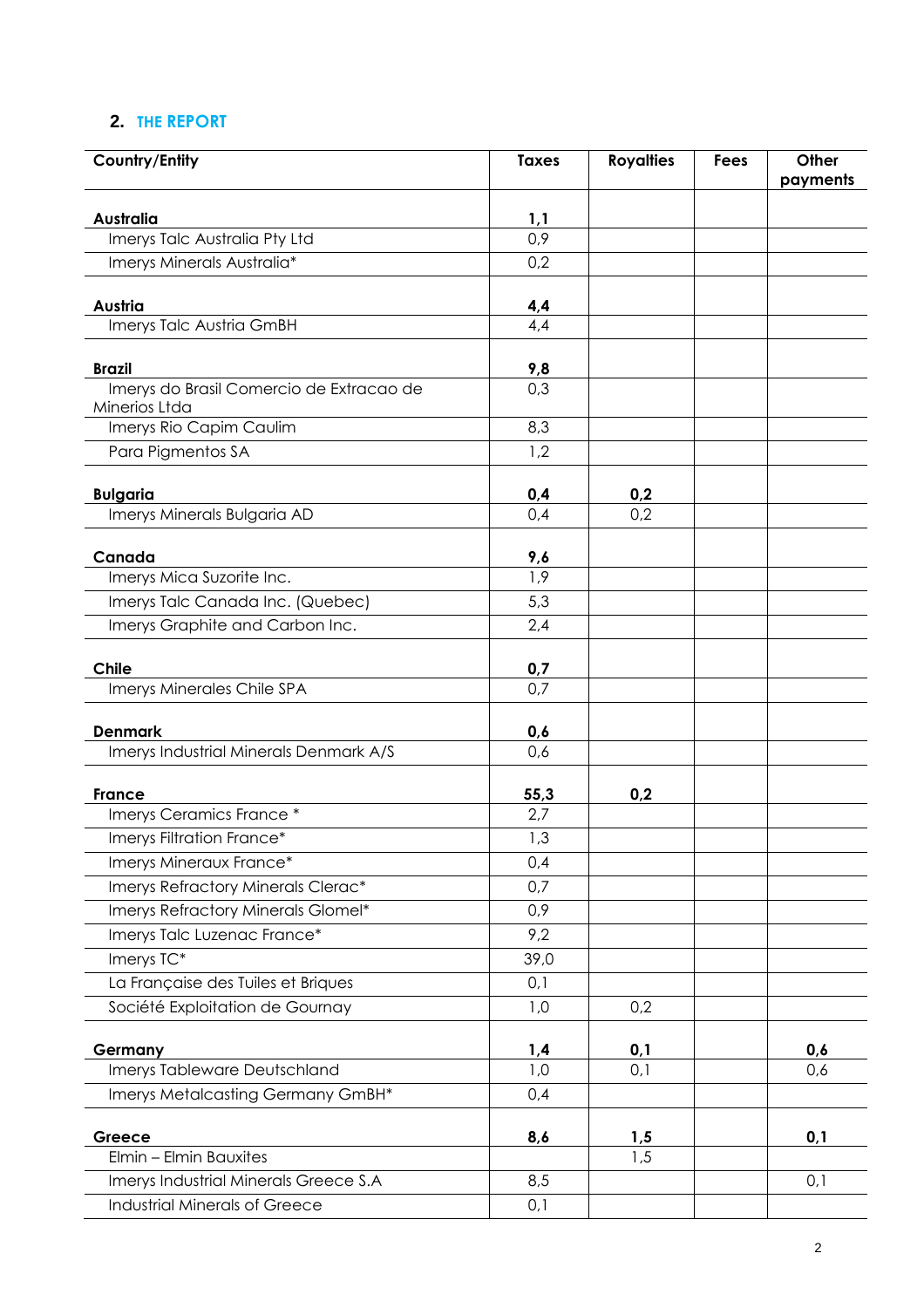| <b>Country/Entity</b>                              | <b>Taxes</b>      | <b>Royalties</b> | <b>Fees</b> | Other    |
|----------------------------------------------------|-------------------|------------------|-------------|----------|
|                                                    |                   |                  |             | payments |
| Hungary                                            | $\frac{0,1}{0,1}$ |                  |             |          |
| Imerys Bentonite Hungary KFT                       |                   |                  |             |          |
| India                                              | 0,1               | 0,3              |             |          |
| Imerys Ceramics India Private Limited              | 0,1               | 0,3              |             |          |
|                                                    |                   |                  |             |          |
| <b>Italy</b>                                       | 2,6               |                  |             |          |
| Imerys Minerali Italia*                            | 1,4               |                  |             |          |
| Imerys Talc Italy Spa*                             | 1,1               |                  |             |          |
| Sarda Perlite S.R.L                                | 0,1               |                  |             |          |
| Malaysia                                           | 1,4               | 1,3              |             |          |
| Imerys Minerals Malaysia Sdn. Bhd.                 | 1,4               | 1,3              |             |          |
|                                                    |                   |                  |             |          |
| <b>Mexico</b>                                      | 7,0               |                  |             |          |
| Imerys Diatomita Mexico, S.A. de C.V.              | 5,3               |                  |             |          |
| <b>KTC Mexico</b>                                  | 0,5               |                  |             |          |
| Minera Roca Rodando S. DE R.L. DE C.V.             | 1,2               |                  |             |          |
| Namibia                                            | 0,8               |                  |             |          |
| Imerys Gecko Holding Namibia Pty Ltd               | 0,4               |                  |             |          |
| Imerys Gecko Okanjande Mining Namibia Pty Ltd      | 0,4               |                  |             |          |
|                                                    |                   |                  |             |          |
| <b>New-Zealand</b>                                 | 0,7               |                  |             |          |
| Imerys Ceramics New Zealand                        | 0,7               |                  |             |          |
| Peru                                               | 0,1               |                  |             |          |
| Imerys Minerales Peru S.A                          | 0,1               |                  |             |          |
|                                                    |                   |                  |             |          |
| South Africa                                       | 0,8               |                  |             |          |
| <b>Imerys Refractory Minerals Pty</b>              | 0,6               |                  |             |          |
| Samrec Pty                                         | 0,2               |                  |             |          |
| Spain                                              | 2,1               |                  |             |          |
| Imerys Diatomite Alicante S.A.*                    | 2,1               |                  |             |          |
|                                                    |                   |                  |             |          |
| Sweden                                             | 1,1               |                  |             |          |
| Calderys Nordic AB                                 | $\overline{1,1}$  |                  |             |          |
| <b>Thailand</b>                                    | 0,7               | 0,1              |             |          |
| <b>MRD Thailand</b>                                | 0,2               |                  |             |          |
| MRD-ECC (Thailand)                                 | 0,5               | 0,1              |             |          |
|                                                    |                   |                  |             |          |
| <b>Turkey</b>                                      | 0,9               | 0,1              |             | 0,2      |
| Imerys Ceramics Turkey                             | 0,3               |                  |             |          |
| Harborlite Aegean Endustri Mineralleri Sanayi A.S. | 0,6               |                  |             | 0,2      |
| <b>Ukraine</b>                                     | 0,7               |                  |             |          |
| Donbasskeramika                                    | 0,2               |                  |             |          |